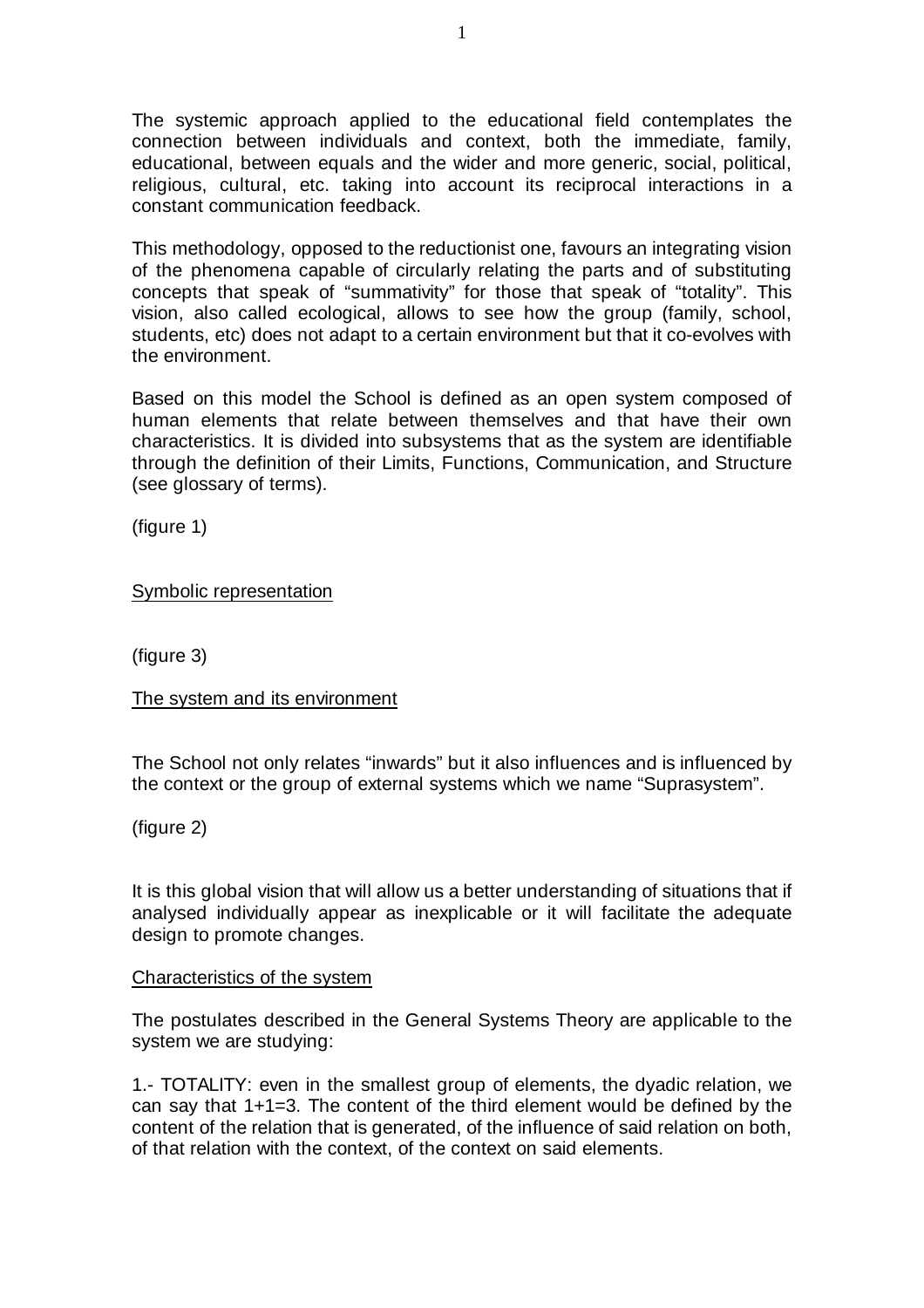This chain of reciprocal influences, that would begin with the relation teacherstudent, would extend to: teacher-students, students-teacher, teachersteachers, students-students, students-family, teachers-family, families-families, inside-suprasystem... and so on until a fabric is formed whose result would be impossible to notice without contemplating it as a whole and in its network.

2.- PROTECTION-GROWTH: the concepts of homeostasis and morphogenesis (stability-change) are like the reins that a system manages to keep its balance and to evolve in time. The success a system has in managing both forces will guarantee its healthy life and will diminish the risk of other dysfunctions appearing (functional system).

Sometimes the schools persist in repeating actions that in the past produced results. As they no longer produce them in the present the more they repeat the action the more dysfunction is produced. As if the horseman would only tighten one bridle to straighten it (dynamics of the dysfunction).

3.- CIRCULAR CAUSALITY: the past is only analysed to detect repetitive interactions (vicious circle, recurrence). From the information obtained it is convenient to design new interactions that modify the present to change the future.

4.- EQUIFINALITY: during this programme we may possibly confirm that every country, every context starts from different situations with their own peculiarities, and nevertheless it is probable that we agree on similar conclusions.

# Classification of dysfunctions

The systemic analysis describes two forms of functioning of the groups that, taken to the extreme, generate dysfunctions of several kinds. They are known as **Enmeshed** Systems and **Disengaged** Systems. For this reason when we analyse the type of functioning of a group we direct the movements of change in the opposite direction to where it is: if it is detached we prescribe work that implies fusion and vice versa.

Enmeshed system

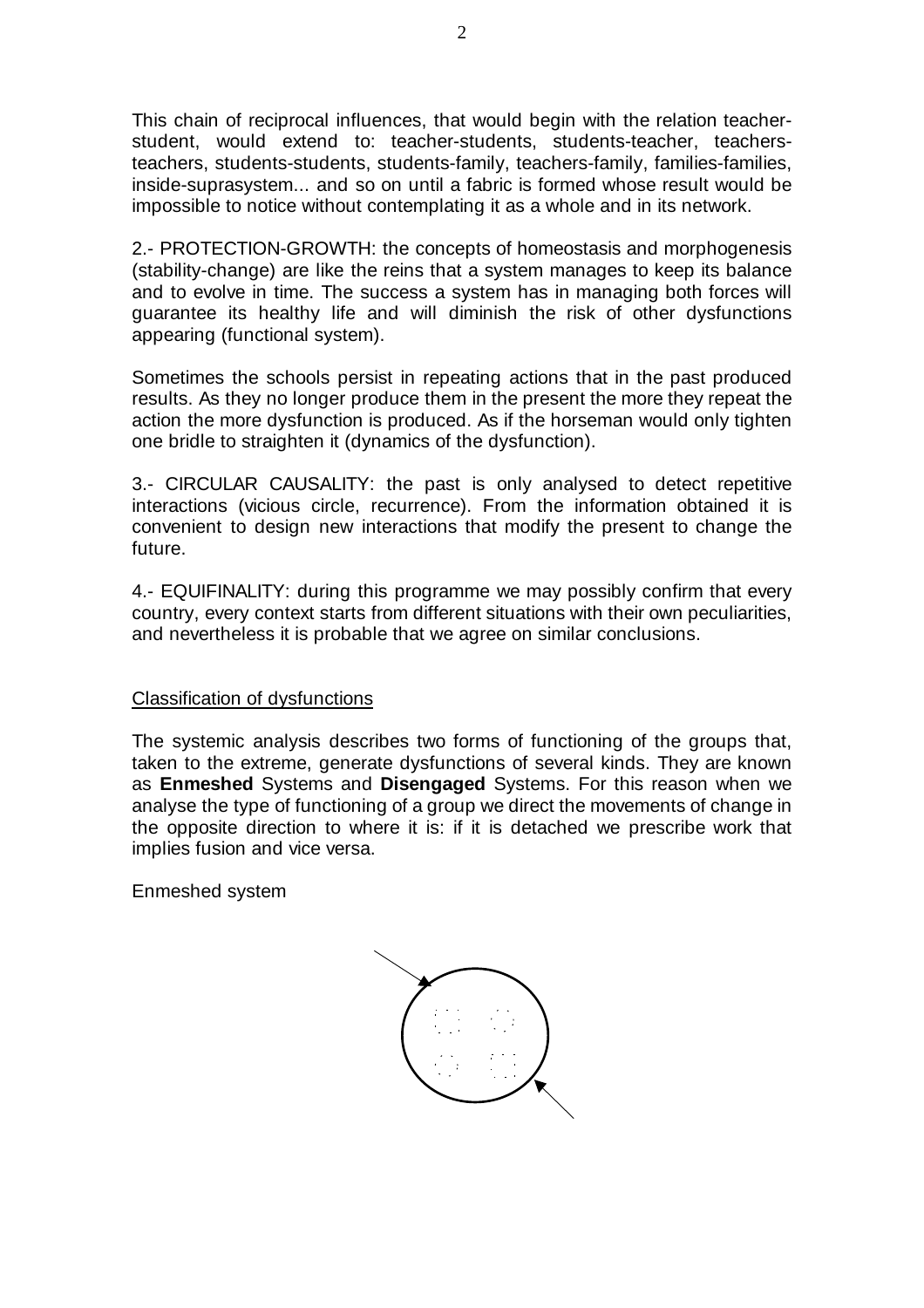Excessively resistant to change, both of people and of input and output of information. Excessive dependence on the components of the team, with a low degree of differentiation amongst them. Rigid organisation. Overloaded with norms. Risk of isolation.

(table II)

Disengaged system



Accepts changes very easily but without "digesting" them. High degree of differentiation of its components but with an anarchic organisation and a lack of minimum norms of functioning. Risk of disintegration.

(table I)

Forms of relation with the environment

(figure 4)

Brief description of the most common dysfunctions

**Dyad**: Cooperation of two elements of a system to carry out certain types of relational operations due to the incapacity of one of the elements to do them itself (dependence).

**Triangulation**: Expansion of a dyadic relation, overloaded with conflicts, towards a third party.

**Perverse triangle**: Coalition of the elements of a system of a different hierarchical level against a third party in which is given the condition that said coalition is denied or there is no consciousness of it.

**Rigid triad:** an element of the system is used rigidly by two other elements to avoid their mutual conflicts (scapegoat).

**Symmetric relation**: difficulty to solve the individual differences which produces a relation of endless competition.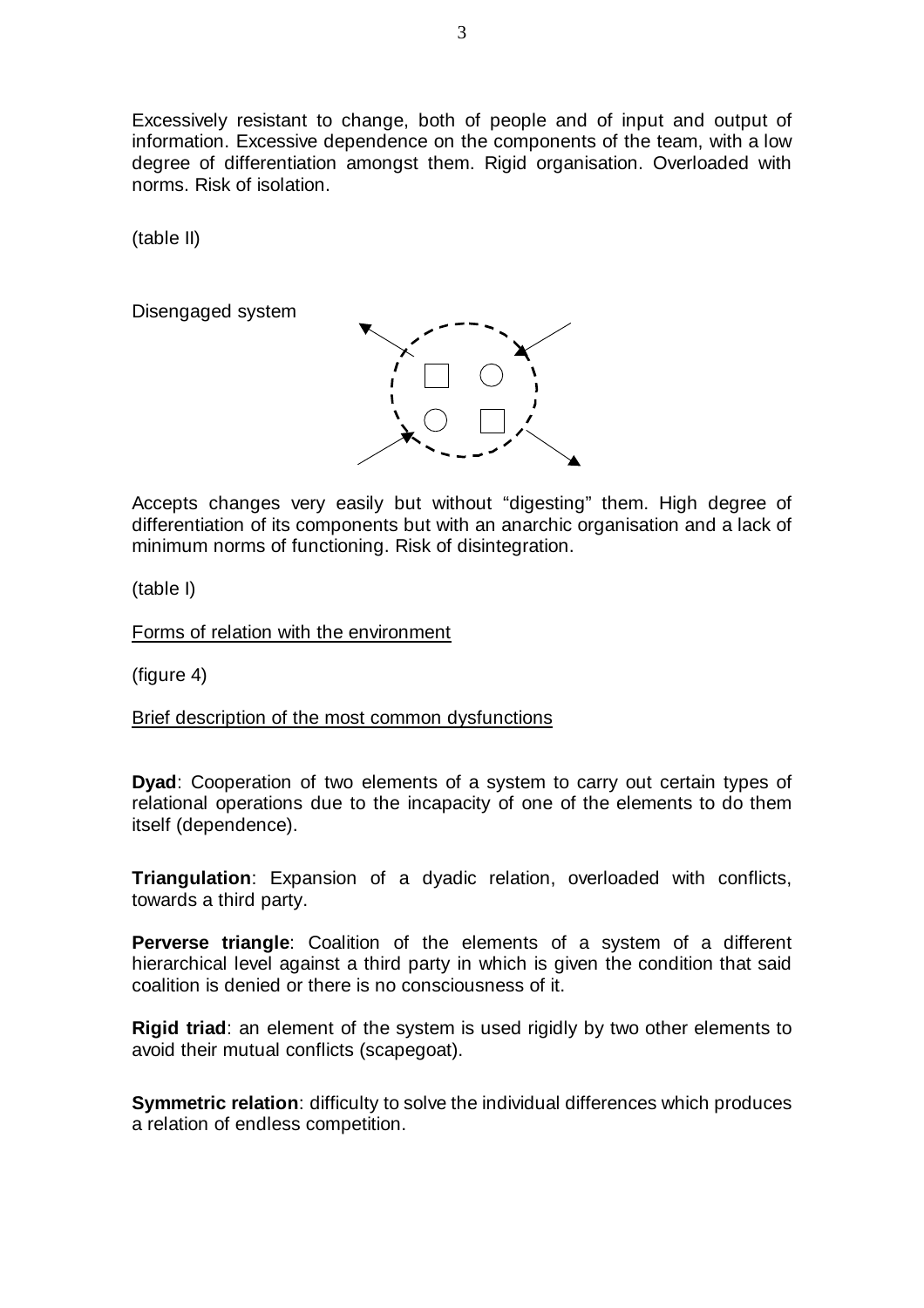**Complementary relation**: the tendency to position oneself always "below" or "above" in the relational sequences. In the educational context the relation teacher-student is complementary (teacher "above"), but if we invert this position dysfunctions arise.

**Content and relation in communication:** Any communication sequence can be analysed from two angles: from its content and from the relation between the communicating parties. Both matters do not always correspond. For example, how many times in a couple relation she asks him "Is anything wrong?" and with an expression of enormous annoyance he answers "no"? The content closes the possible ways of advancing in the field of the relation.

In labour contexts these sequences are detected, for example, in the fight for power between two elements of the system (relation) which produces arguments on superficial matters or on problems without solution, however possible this solution may be. They are typical cases where the content endangers the relation. The observer of these sequences of communication will not be able to understand what is happening if he/she does not analyse both points of view.

These possible dysfunctions should be analysed not only in the group itself but also between said group and the rest of systems it relates with, even with the social context on which it acts.

"Healthy life" for a system

•High degree of differentiation of its components

•Clearly defined limits and functions

•Communication with no contents that carry double meanings (content and relation)

•Flexibility in the relation: symmetric or complementary depending on what is convenient in each case

•Self-regulation in benefit of the growth and evolution of the group by means of the correct handling of the homeostatic and morphogenetic forces that indicate the system when it should change and when it should not change.

# Practical case

Three years ago we gave a course on conflicts in the classroom and students with family problems. It was a very productive experience for us because as our field of work is health we were able to exchange communication and experience with the professionals of a field as interesting as the educational one.

Our objective was to show them the systemic analysis method by means of the description of the family functioning. We intended that they learn to analyse from this point of view the dynamics of any group or system which they interact with: the school, teachers, students, families, etc.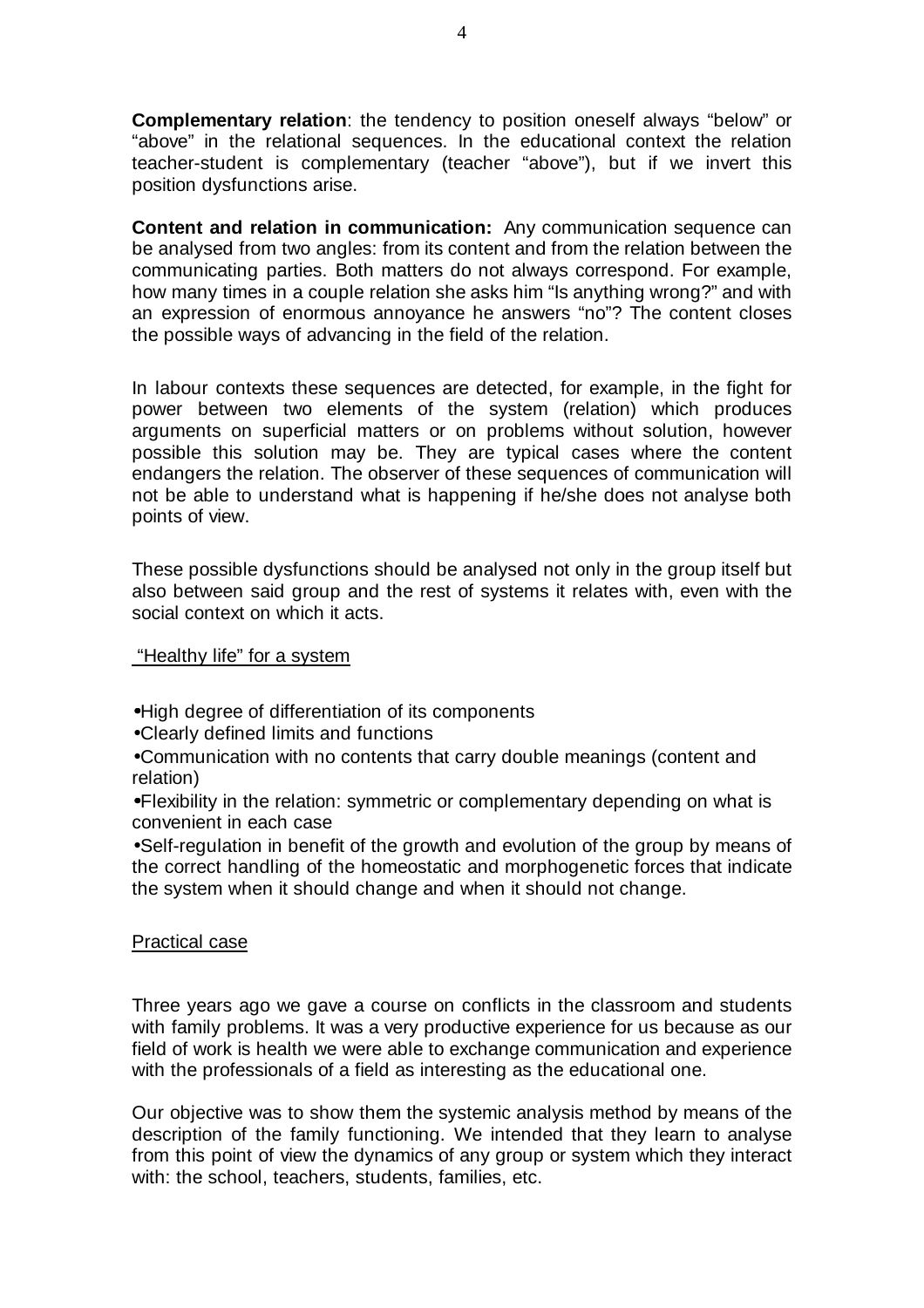The methodology of the course itself favoured an exchange of information in which the participants described how their work day was (in the classroom, with their colleagues, with the directing staff...) and they staged by role-play certain sequences of their work. With this feedback we were able to identify three systems: that of the families of the problematic students, that of the school, and that of the diversification groups.

> Curricular diversification is aimed at students who are in a situation in which they do not meet the objectives of the stage with the ordinary curriculum, who manifest their interest in obtaining the diploma of graduated in Secondary Education, and who are 16 years old or will be in the calendar year in which they enter the programme and are under 18 years of age.

> This programme is an alternative way of studying all or part of the 2<sup>nd</sup> cycle of the Obligatory Secondary Education (Enseñanza Secundaria Obligatoria, ESO) through specific areas, common and optional, with a methodology and contents adapted to the needs of its participants in order to reach the general objectives of the ESO (Generalidad Valenciana, Consellería de Cultura, Educación y Ciencia. Atención a la diversidad, pág. 30).

Our conclusion on the three systems observed was:

1.- The parent: the characteristics of the families described by the teachers corresponded to disengaged systems. (Table I)

2.- The School: in the same way as the families, the characteristics of functioning of the schools corresponded to those of disengaged systems.

3.- "Curricular diversification" groups: of characteristics similar to those of an enmeshed system they were composed of students who due to their special difficulty and failure at school needed to be assisted in small groups and with learning models different to those of the rest of students. (Table II).

With all this information we proposed several matters: the first was that as the functioning of the School and of the families were similar (disengageddisengaged) the result would be homeostatic, or in other words, NO CHANGE.

With this we mean that the type of relation that is established in school with the students is similar to that of the problematic families described by the teachers. Thus, the school is homeostatic in the sense that it strengthens or reaffirms the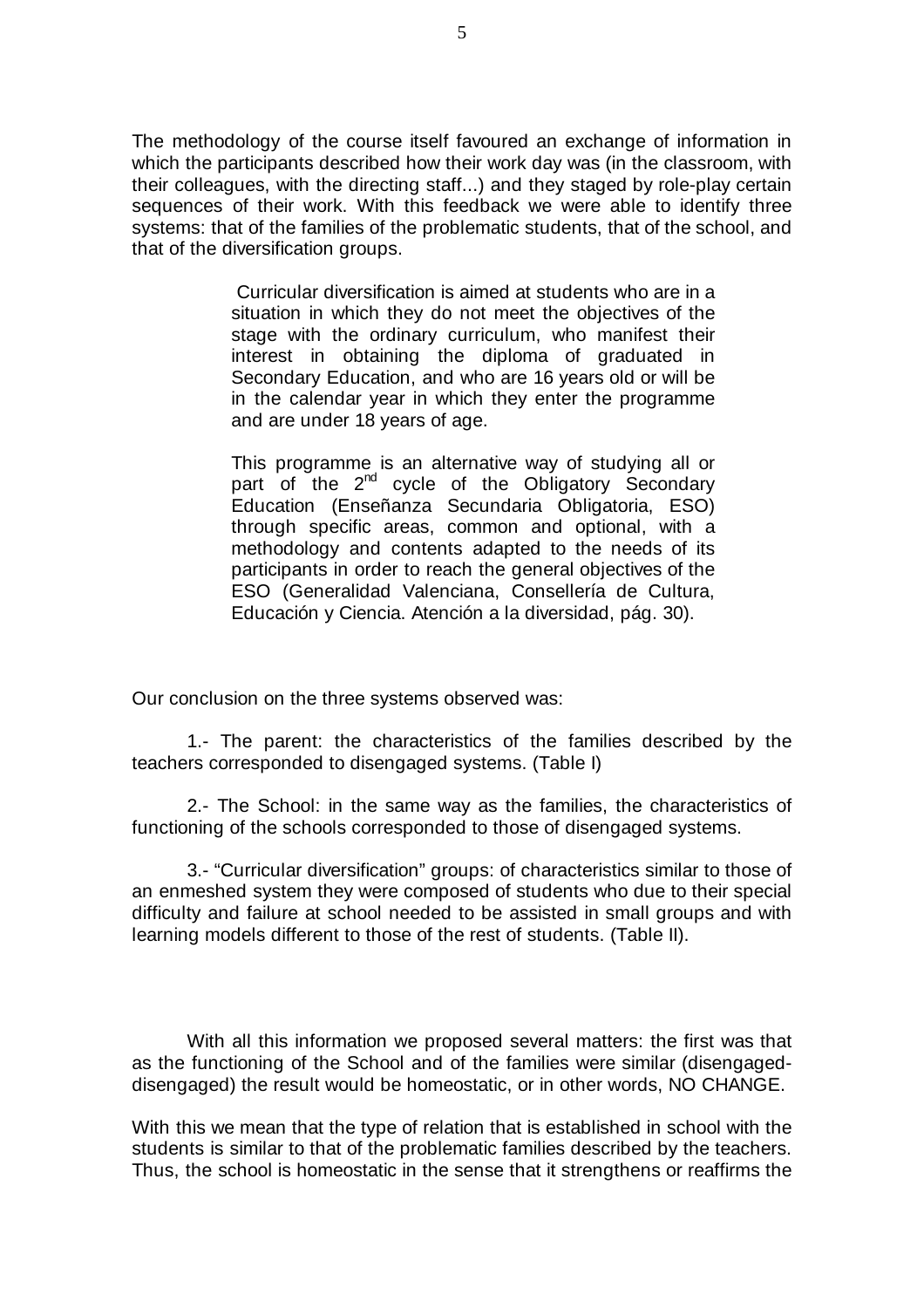behaviour of the students who, on the other hand, are identified as abnormal, dysfunctional, or problematic.

However, the relation that the teachers of the diversification environment establish is different to the previously described one, so that it not only does not strengthen the homeostasis but it favours the possibility of changes in the system (disengaged-enmeshed=CHANGE).

In order to analyse what differences there could exist between the diversification group and that of the students who attend normalised courses we proposed the group of professors to analyse some characteristics of our representative sample, both of diversification students and of those we would call "normalised" or control group, who would be those who were not classified as a failure at school. In this way they would measure the social support perceived by the student and also the family function-dysfunction.

We found a certain resistance amongst the teachers because they said that the "normal" students were the same ("as problematic") as the diversification ones; they were not sure they could be a comparison group. But they finally accepted to pass the questionnaires as we had agreed. When we saw the results we understood the resistance they showed.

As there were no statistically relevant differences in the studied social and demographic variables, and due to their similar background we thought that both samples are comparable and that the results of these comparisons were sufficiently valid to discuss them.

We will not deny the surprise we felt when we checked the results of the Family Apgar. How was it possible that the students presented as most problematic and with most family conflict had normal functioning families in a higher degree than the others? Had this any relation with the resistance of the teachers to consider the "normalised" students as different to those of the curricular diversification?

Well, when asking the teachers about the details of these "curricular diversification" groups they told us that when selecting the students liable to join the diversification they carry out a series of activities named by us as authentic "therapeutic acts":

1.- They talk to each student and they ask for his/her voluntary participation in the programme; if they do not want to, they do not enter diversification (they involve them in the process of change).

2.- They tell them that their greatest interest will be their individual growth as a person(they jump from the objective -marks- to the affective –the relation-).

3.- They tell them that they trust they are going to do it very well (therapeutic resource known as "sowing" or "self-fulfilling prophecy").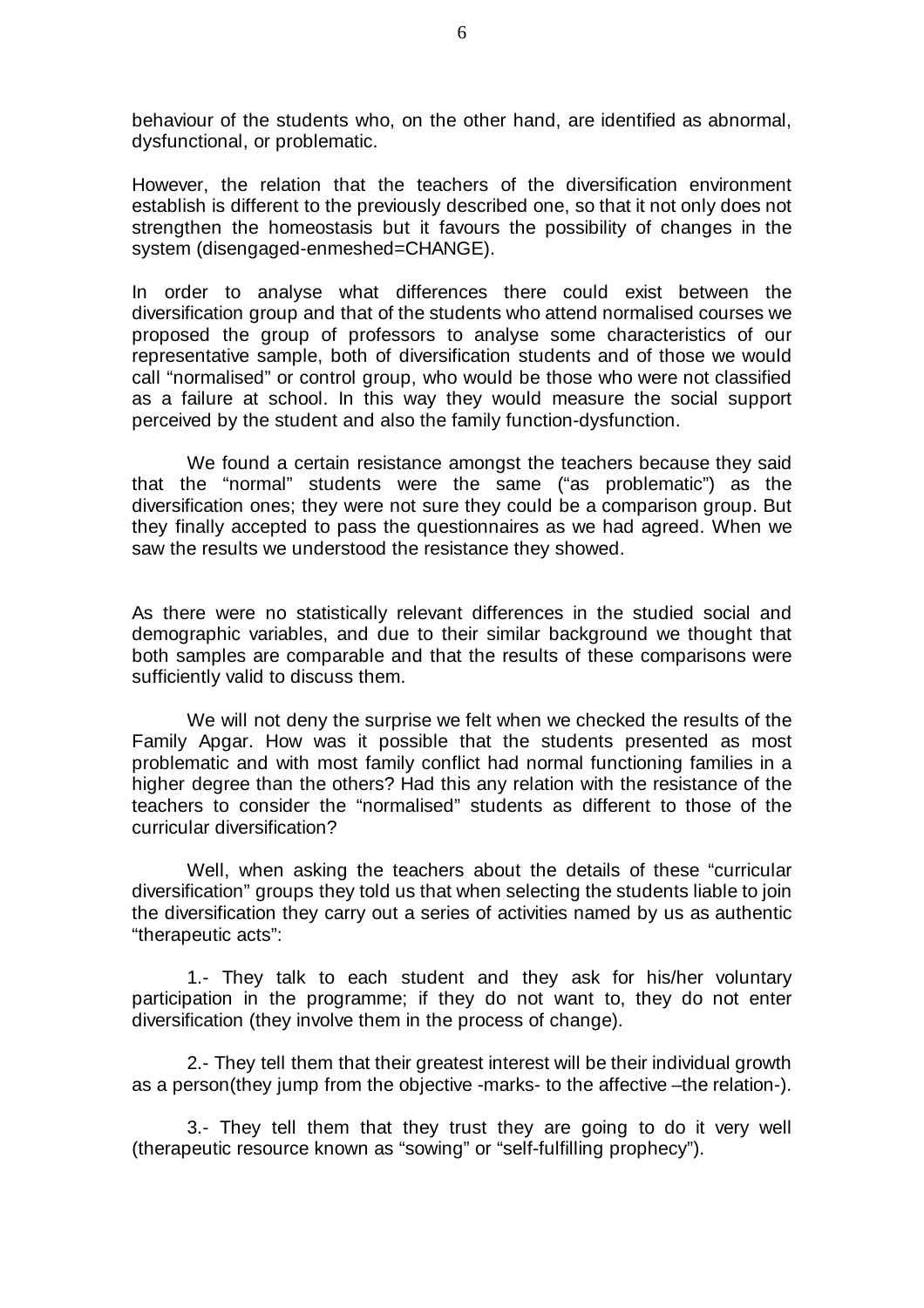4.- They call the parents and ask for their adhesion to the programme, their collaboration, their signature (involvement of the parents in the problem, collaboration family-school).

5.- Two teachers, who offer themselves voluntarily, are in charge of the group (they form a cohesive "parental team").

All the described actions form an authentic therapeutic contract in which are applied movements that are very different to those carried out in the rest of the School.

If we described the school as a disengaged system, in the same way as the families described as problematic by the teachers, the curricular diversification is a programme characterised by enmeshment movements where the relation is more important than instruction, the sense of belonging to the group is affirmed, the information of each individual (as a person) is relevant, the messages the student receives from the teaching system are cohered by the two teachers who take charge of the programme, and there exists an agreement on the mission of the student, both on behalf of the teachers and of the family.

(This study: methodology, results, analysis of the teachers, etc. can be found on the Internet

 - http://www.members.tripod.com/diversitas/prop/010923a.htm – with the title: "Cambiar para que nada cambie". Authors: Lola Planelles (Teacher), Elena Compañ (Therapist), Josep Moreno (Family Doctor).

# **Conclusion**

The teachers of the XXI century are faced with the challenge that their "subject" is something more than their subject because as M. Castell says: "We have entered a world that is truly multicultural and interdependent that can only be understood from a plural perspective that articulates cultural identity, global interconnection, and multidimensional politics".

To educate the youths of nowadays from the single position of increasing their knowledge is difficult because they move in a world loaded with information to which they gain access easily in their environment.

But the affective support is not given by Internet nor by video-games. However, the daily contact, the relation, the education in its global sense, the teacher as a reference point in the process of becoming a "person" are still in the hands of the teacher who is ready to face the change. In this line the curricular diversification can be an example.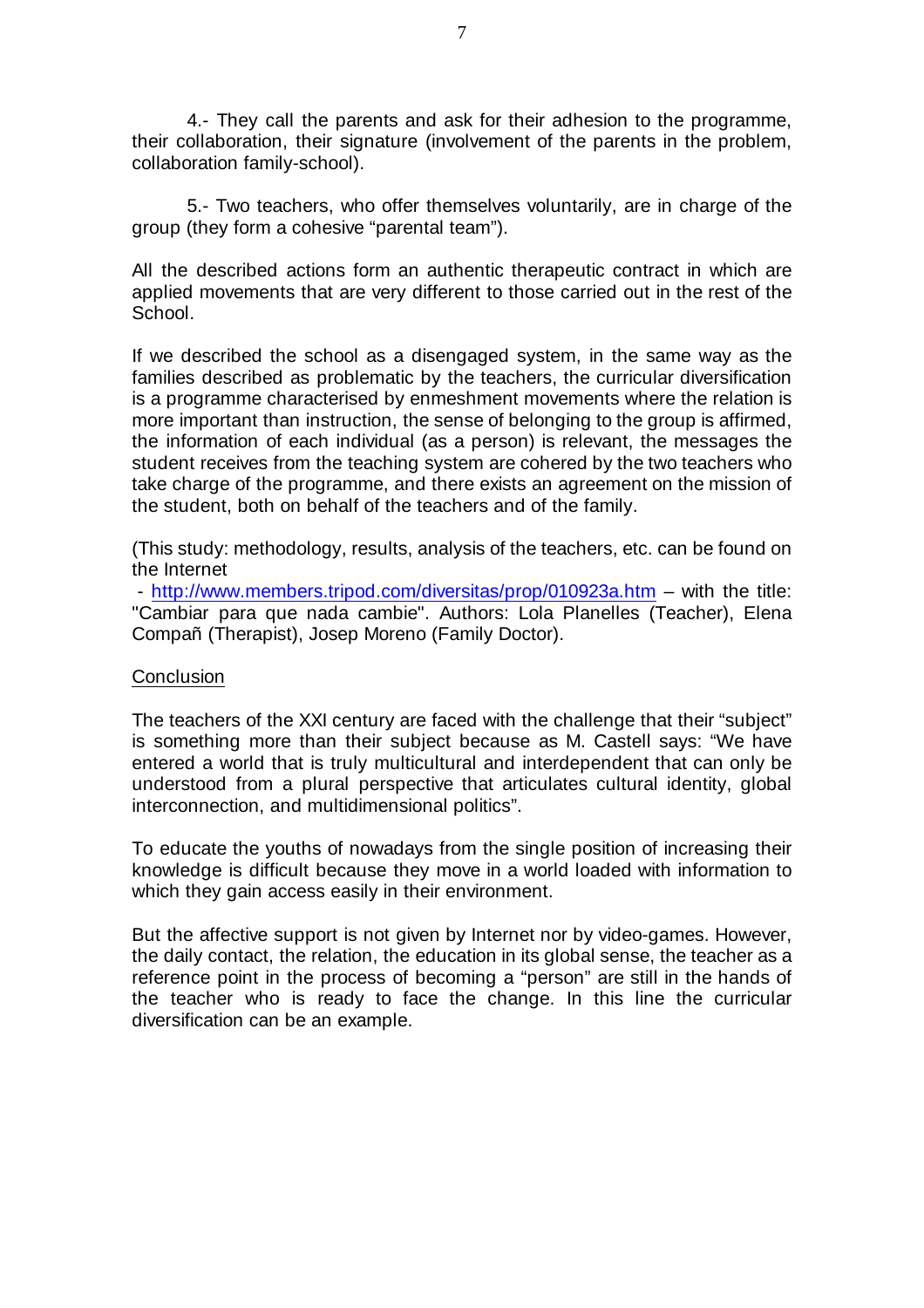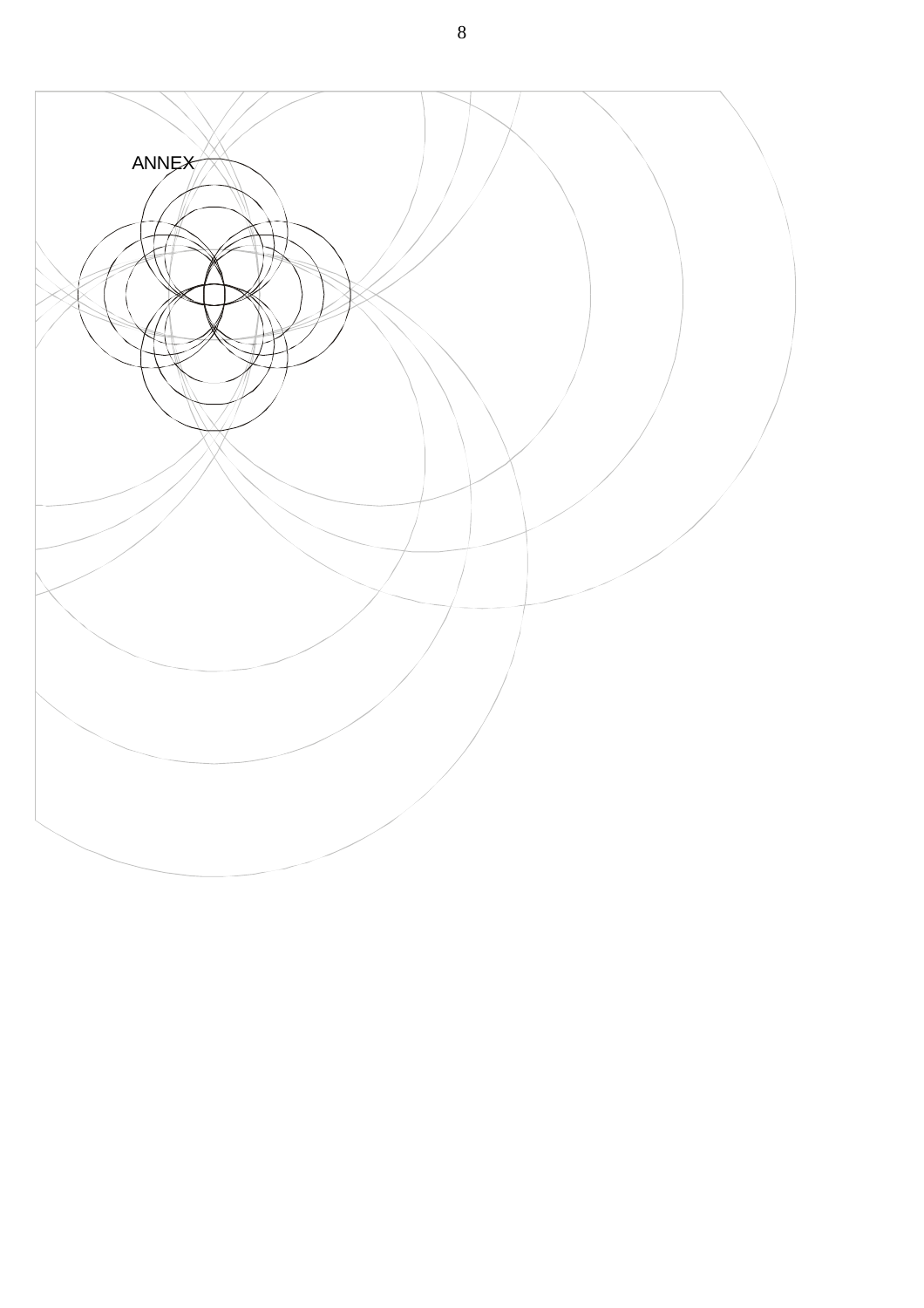### Glossary of terms

Source: Simon, F.B., Stierlin, H. y Wynne. "Vocabulario de Terapia Familiar" Barcelona: Gedisa, l988

## **Cybernetics**

Term coined by Wiener in 1948 to include all the field of the control and communication theory, be it of the machine or of the animal.

## **Circularity/Recurrence/Circular Causality**

These terms refer to a sequence of cause effect that sends us to the first cause and confirms or modifies it. This principle is applied also to the processes of conclusions and logical argumentation. The most elementary model of circularity is the so called **feedback** circuit. Its conceptual opposite is **linearity**.

## **Feedback**

This is a method that consists in controlling a system re-inserting in it the results of its past performance (Wiener, 1954/1967, page 84). Although feedback circuits and structures are essential elements in the cybernetic systems, in the systemic theory applied to the family and other groups the negative feedback is conceptualised as a regulating element  $\Rightarrow$  homeostasis, as a previous condition for the survival of the system in an environment that changes constantly. The concept of positive feedback  $\Rightarrow$  morfostasis is used to explain the change, especially the discontinuous one.

#### **Discrimination self/object (differentiation)**

Every individual must, during his/her development, produce a concept of self that differentiates itself from the identity of other individuals and that is autonomous in itself. The whole of all the ideas and perceptions of his/her own being produced during the individual development and integrated relatively in a functional whole is perceived as **identity**.

#### **Entropy/Negentropy**

Entropy is an approximate measure of the disorganisation and the disorder, or the lack of a model in the structuring of a system. The negative entropy or negentropy in general terms refers to the degree of order or organisation of a system.

#### **Structure**

In the framework of **Cybernetics** the concept of structure describes the totality of the relations that exist between the elements of a dynamic system.

#### **Holism**

This form of thought understands that all aspects of reality (animated matter, the inanimate, physical and psychical) form a unity and a whole.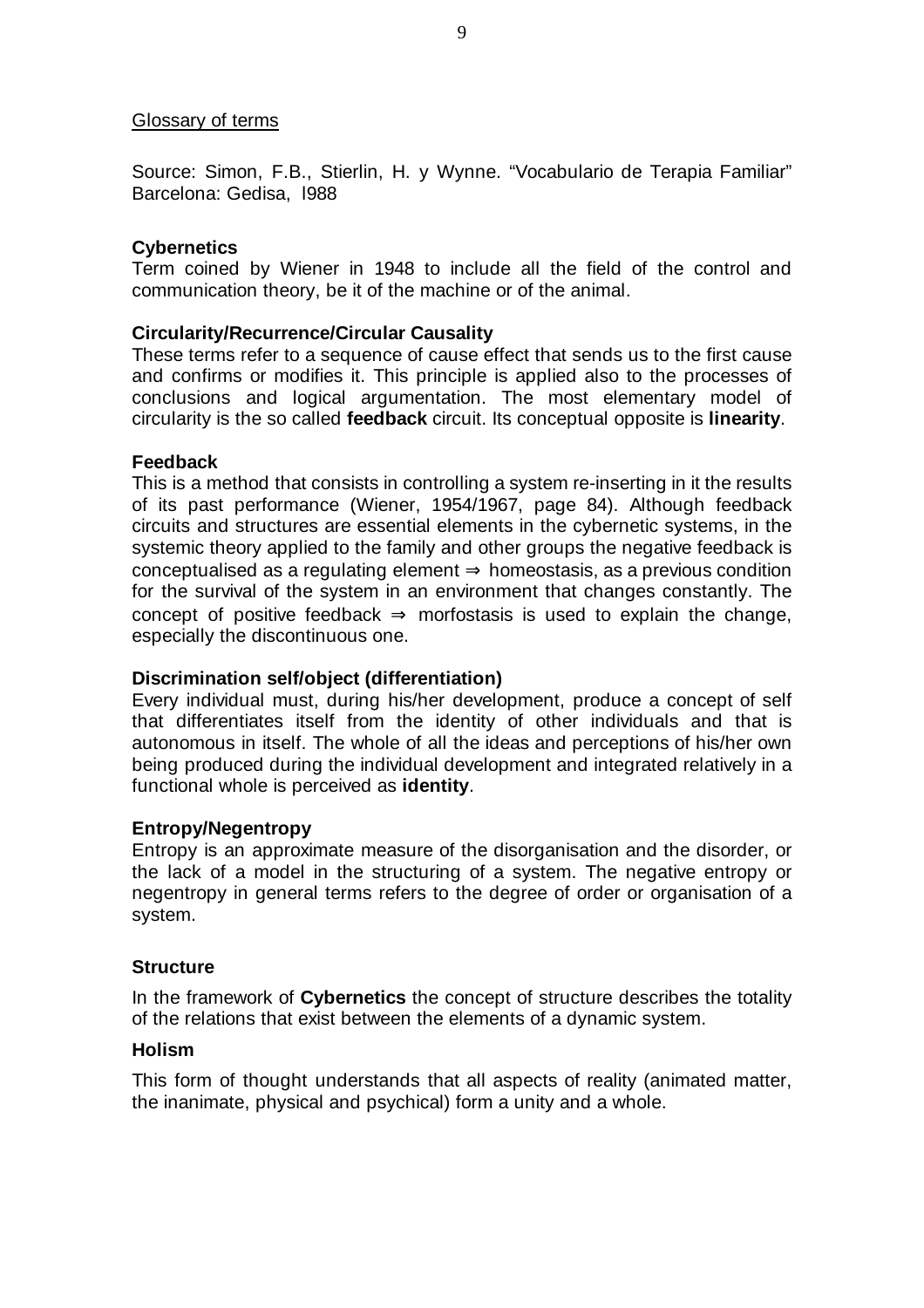# **Limits**

Boundaries between the individuals, the subsystems, the systems and the context. Spaces of separation that "filter" the information that we want to let in or out.

# **Rules**

According to the definition of Jackson (1965) rules are "relation agreements" that "prescribe and limit the behaviour of individuals in a wide variety of spheres of **content**, organising their interaction in a reasonably stable system".